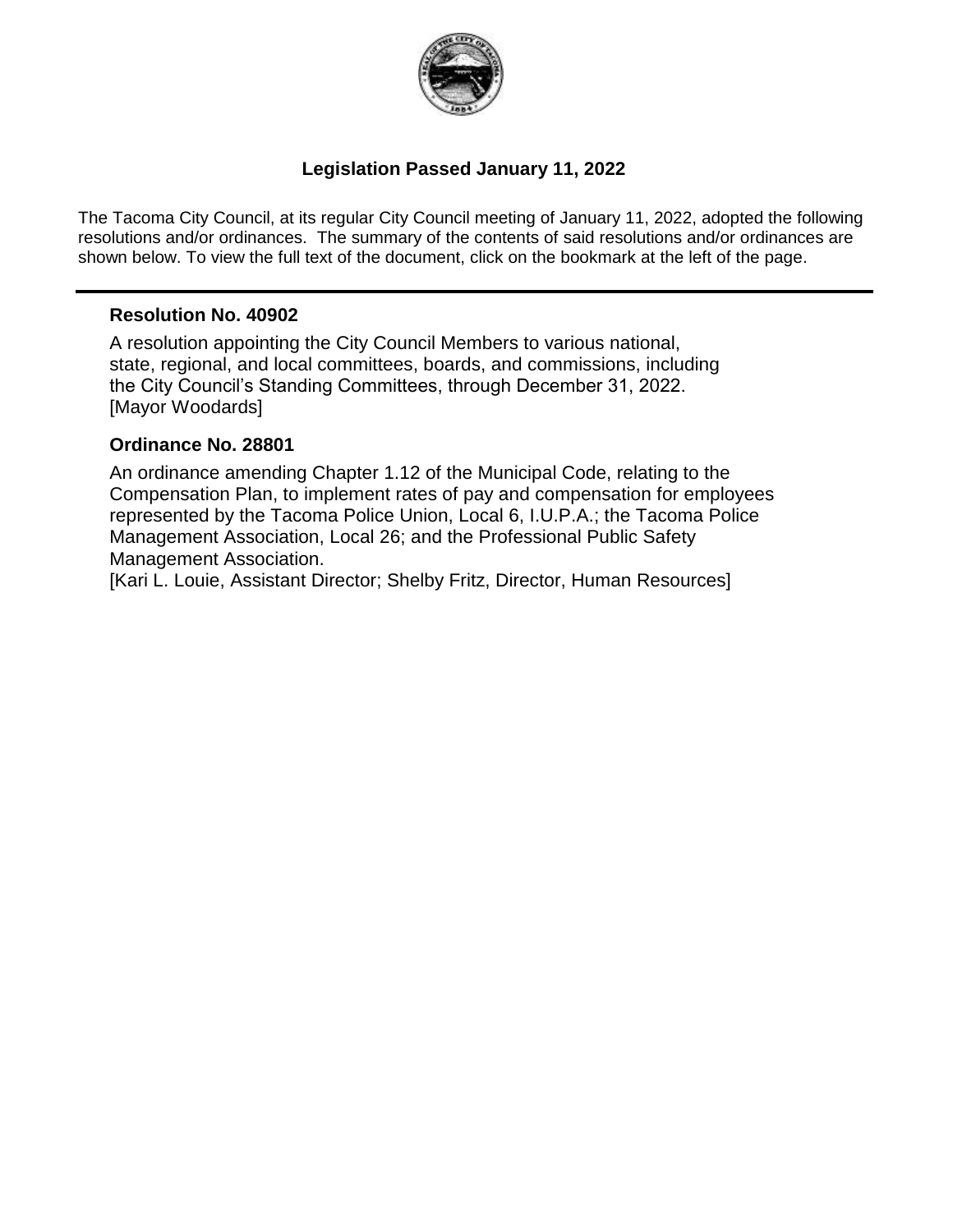## Req. #22-0024



# **RESOLUTION NO. 40902**

| 1                        | BY REQUEST OF MAYOR WOODARDS                                                                                                                                                                                                                                                              |  |  |  |  |  |  |
|--------------------------|-------------------------------------------------------------------------------------------------------------------------------------------------------------------------------------------------------------------------------------------------------------------------------------------|--|--|--|--|--|--|
| $\overline{2}$<br>3<br>4 | A RESOLUTION relating to committees, boards, and commissions; appointing<br>members of the City Council to various national, state, regional, and local<br>committees, boards, and commissions, including the City Council's<br>standing committees, effective through December 31, 2022. |  |  |  |  |  |  |
| 5                        | WHEREAS the Mayor and City Council members are called upon to                                                                                                                                                                                                                             |  |  |  |  |  |  |
| 6<br>$\overline{7}$      | serve on a number of local, regional, state, and national committees, boards,                                                                                                                                                                                                             |  |  |  |  |  |  |
| 8                        | and commissions, and                                                                                                                                                                                                                                                                      |  |  |  |  |  |  |
| 9                        | WHEREAS vacancies presently exist on certain committees, boards, and                                                                                                                                                                                                                      |  |  |  |  |  |  |
| 10                       | commissions, and                                                                                                                                                                                                                                                                          |  |  |  |  |  |  |
| 11                       | WHEREAS, pursuant to the Tacoma City Charter and the rules,                                                                                                                                                                                                                               |  |  |  |  |  |  |
| 12                       | regulations, and procedures of the City Council, the City Council Members                                                                                                                                                                                                                 |  |  |  |  |  |  |
| 13<br>14                 | named on Exhibit "A" have been nominated to serve on said committees,                                                                                                                                                                                                                     |  |  |  |  |  |  |
| 15                       | boards, and commissions listed thereon; Now, Therefore,                                                                                                                                                                                                                                   |  |  |  |  |  |  |
| 16                       | BE IT RESOLVED BY THE COUNCIL OF THE CITY OF TACOMA:                                                                                                                                                                                                                                      |  |  |  |  |  |  |
| 17                       | That those nominees to the committees, boards, and commissions listed                                                                                                                                                                                                                     |  |  |  |  |  |  |
| 18                       | on Exhibit "A" are hereby confirmed, and the City Council Members designated                                                                                                                                                                                                              |  |  |  |  |  |  |
| 19                       |                                                                                                                                                                                                                                                                                           |  |  |  |  |  |  |
| 20<br>21                 |                                                                                                                                                                                                                                                                                           |  |  |  |  |  |  |
| 22                       |                                                                                                                                                                                                                                                                                           |  |  |  |  |  |  |
| 23                       |                                                                                                                                                                                                                                                                                           |  |  |  |  |  |  |
| 24                       |                                                                                                                                                                                                                                                                                           |  |  |  |  |  |  |
| 25                       |                                                                                                                                                                                                                                                                                           |  |  |  |  |  |  |
| 26                       |                                                                                                                                                                                                                                                                                           |  |  |  |  |  |  |
|                          |                                                                                                                                                                                                                                                                                           |  |  |  |  |  |  |
|                          | $-1-$<br>Res22-0024.doc-CDB/bn                                                                                                                                                                                                                                                            |  |  |  |  |  |  |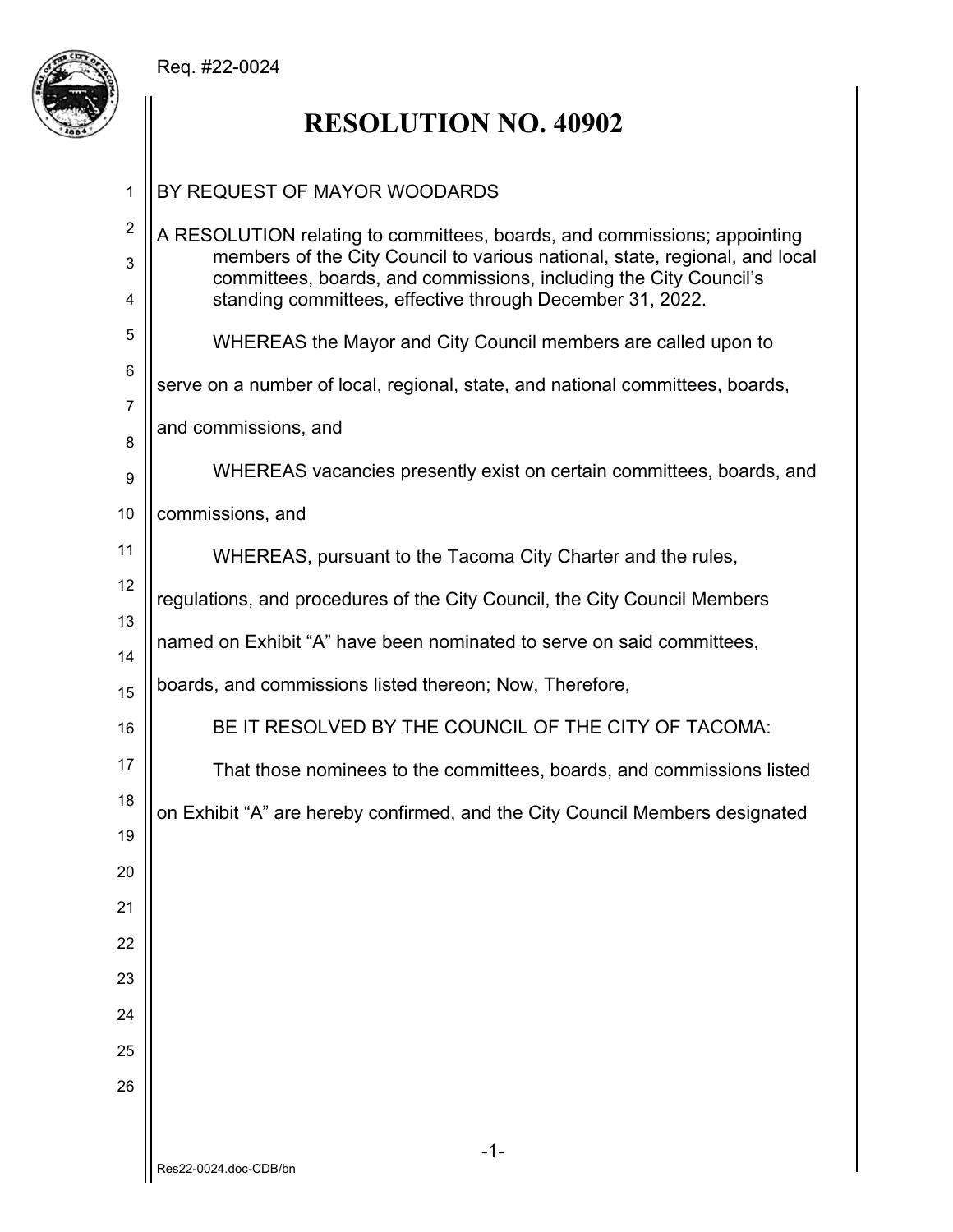

| $\mathbf{1}$              | thereon shall be appointed as members of such committees, boards, and     |
|---------------------------|---------------------------------------------------------------------------|
| $\boldsymbol{2}$          | commissions, as set forth on said Exhibit "A," through December 31, 2022. |
| $\ensuremath{\mathsf{3}}$ |                                                                           |
| $\overline{\mathbf{4}}$   | Adopted ________________________                                          |
| $\mathbf 5$               |                                                                           |
| $\,6$                     | Mayor                                                                     |
| $\overline{7}$            | Attest:                                                                   |
| $\bf 8$                   |                                                                           |
| $\boldsymbol{9}$          | <b>City Clerk</b>                                                         |
| 10<br>11                  | Approved as to form:                                                      |
| 12                        |                                                                           |
| 13                        | <b>Chief Deputy City Attorney</b>                                         |
| 14                        |                                                                           |
| 15                        |                                                                           |
| 16                        |                                                                           |
| 17                        |                                                                           |
| 18                        |                                                                           |
| 19                        |                                                                           |
| 20                        |                                                                           |
| 21                        |                                                                           |
| 22                        |                                                                           |
| 23                        |                                                                           |
| 24                        |                                                                           |
| 25                        |                                                                           |
| 26                        |                                                                           |
|                           | $-2-$                                                                     |
|                           | Res22-0024.doc-CDB/bn                                                     |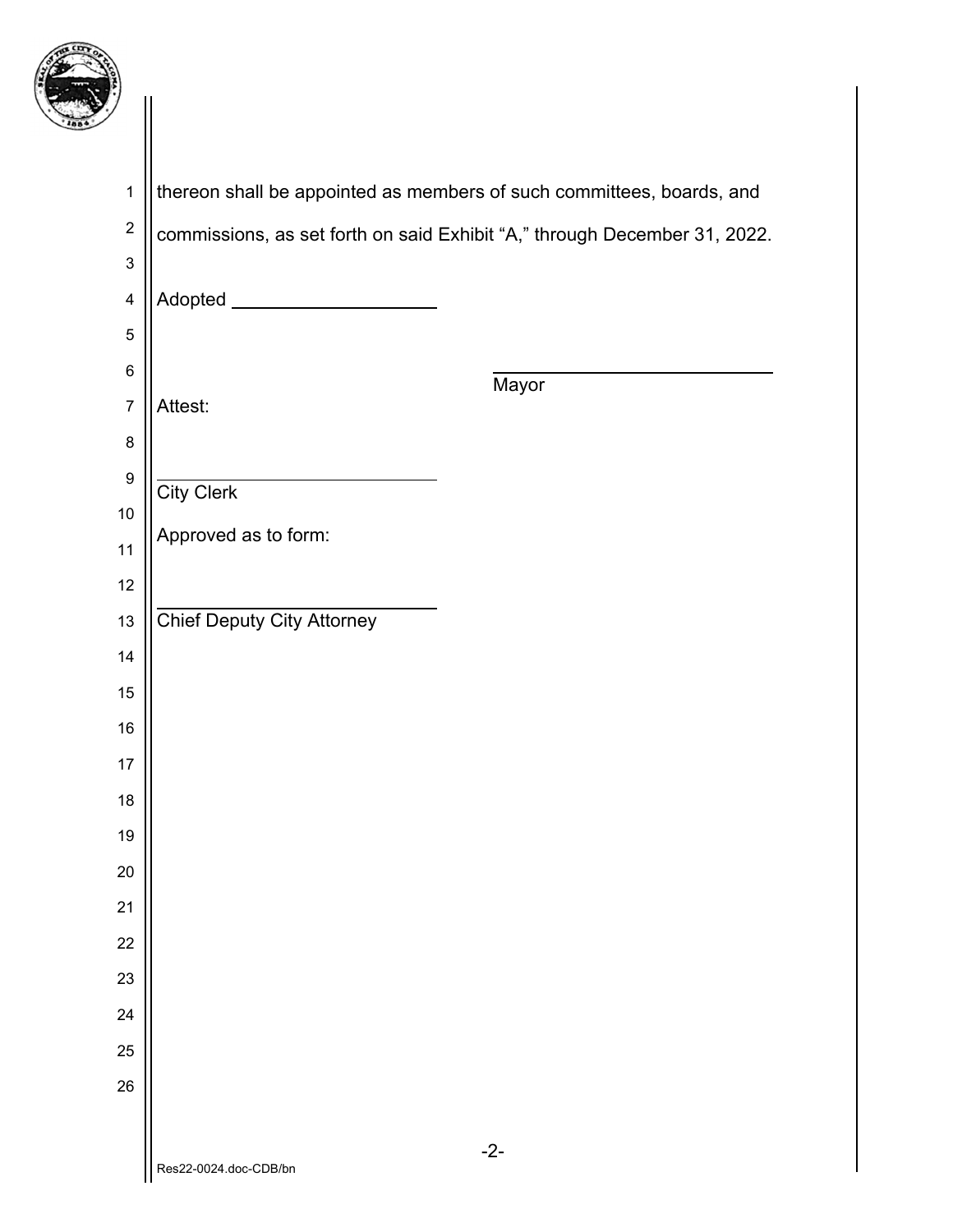

1

### **EXHIBIT "A"**

## **2022 CITY COUNCIL APPOINTMENTS**

| $\overline{2}$      |     |                                                                                                                  |
|---------------------|-----|------------------------------------------------------------------------------------------------------------------|
| 3                   | 1.  | Association of Washington Cities Board - Blocker                                                                 |
| 4<br>5              | 2.  | Association of Washington Cities Large City Advisory Committee – Blocker,<br>Ushka (alternate)                   |
| $6\phantom{1}6$     | 3.  | Association of Washington Cities Legislative Priorities Committee – Ushka,<br>Daniels (alternate)                |
| $\overline{7}$<br>8 | 4.  | City Manager Performance Review Committee – Woodards, Blocker, Hines,<br>Ushka, Walker (alternate)               |
| 9<br>10             | 5.  | Community Council Liaison - Bushnell, Ushka (alternate)                                                          |
| 11                  | 6.  | Community Vitality and Safety Committee – Blocker, Daniels, Rumbaugh,<br>Ushka, Hines (alternate)                |
| 12<br>13            | 7.  | Cross District Association of Tacoma – Daniels, Bushnell (alternate)                                             |
| 14                  | 8.  | Crystal Judson Family Justice Center – Rumbaugh, Ushka, Hines (alternate)                                        |
| 15                  | 9.  | Economic Development Board Executive Committee - Woodards                                                        |
| 16<br>17            | 10. | Economic Development Committee – Blocker, Bushnell, Daniels, McCarthy,<br>Rumbaugh (alternate)                   |
| 18                  | 11. | Firemen's Pension Fund Board of Trustees – Woodards, Hines (alternate)                                           |
| 19                  | 12. | ForeverGreen Trails - Walker                                                                                     |
| 20                  | 13. | Foundation for Tacoma Schools - Woodards, Rumbaugh (alternate)                                                   |
| 21<br>22            | 14. | Government Performance and Finance Committee – Bushnell, Hines,<br>Rumbaugh, Walker, Daniels (alternate)         |
| 23<br>24            | 15. | Infrastructure, Planning, and Sustainability Committee - Hines, McCarthy,<br>Ushka, Walker, Bushnell (alternate) |
| 25                  | 16. | Investment and Finance Committee - Woodards                                                                      |
| 26                  | 17. | Joint Municipal Action Committee - Daniels, Walker, Blocker (alternate)                                          |
|                     |     | -3-                                                                                                              |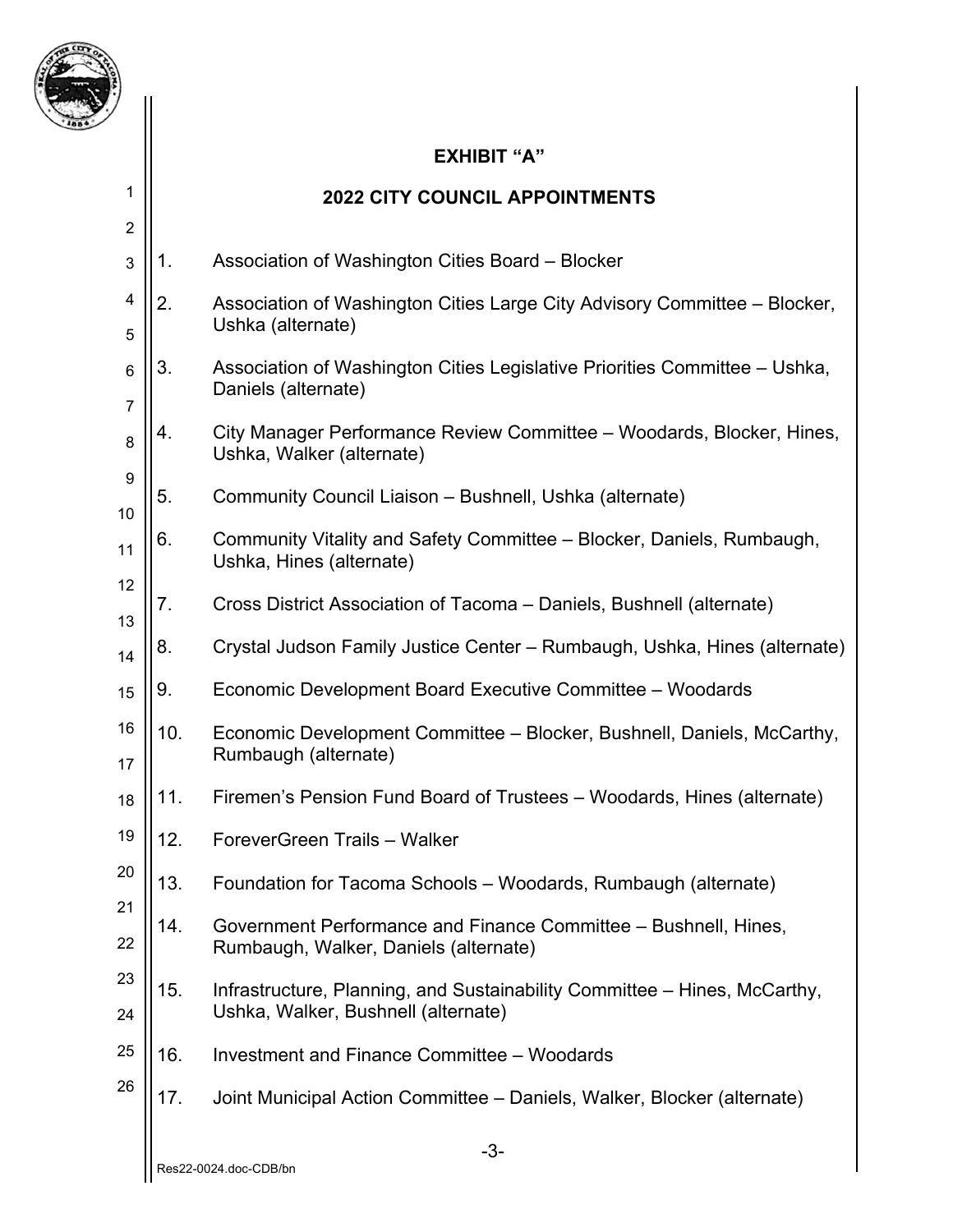

| 1              | 18. | Law and Justice Council - Ushka                                                                        |
|----------------|-----|--------------------------------------------------------------------------------------------------------|
| $\overline{2}$ | 19. | Law and Justice Community Oversight Subcommittee - Ushka                                               |
| 3              | 20. | National League of Cities - Blocker, Ushka (alternate)                                                 |
| 4              | 21. | Parks Policy Group - Daniels, Walker                                                                   |
| 5<br>6         | 22. | Pierce County Commission Against Domestic Violence - Rumbaugh,<br>Hines (alternate)                    |
| $\overline{7}$ | 23. | Pierce County Flood Control Zone District Advisory Committee - McCarthy                                |
| 8<br>9         | 24. | Pierce County Regional Council – Hines, Rumbaugh, Ushka,<br>Bushnell (alternate)                       |
| 10             | 25. | Pierce Transit Board - Woodards, Hines, Walker                                                         |
| 11             | 26. | Police Disability and Pension Fund Board – Woodards, McCarthy (alternate)                              |
| 12<br>13       | 27. | Puget Sound Clean Air Agency Board/Board of Directors - Bushnell,<br>Walker (alternate)                |
| 14<br>15       | 28. | Puget Sound Regional Council/Executive Board - Woodards,<br>Blocker (alternate)                        |
| 16<br>17       | 29. | Puget Sound Regional Council/Economic Development District Board -<br>Bushnell, Blocker (alternate)    |
| 18<br>19       | 30. | <b>Puget Sound Regional Council/Growth Management Policy</b><br>Board - Bushnell, Rumbaugh (alternate) |
| 20             | 31. | Puget Sound Regional Council/Transportation Policy Board - Walker,<br>McCarthy (alternate)             |
| 21<br>22       | 32. | Puyallup Tribe Community Contribution Committee [2 percent] – Woodards,<br>Ushka (alternate)           |
| 23             | 33. | Regional Access Mobility Partnership - Walker                                                          |
| 24             | 34. | Safe Streets Board - Hines                                                                             |
| 25<br>26       | 35. | Sound Transit Board - Walker                                                                           |
|                |     |                                                                                                        |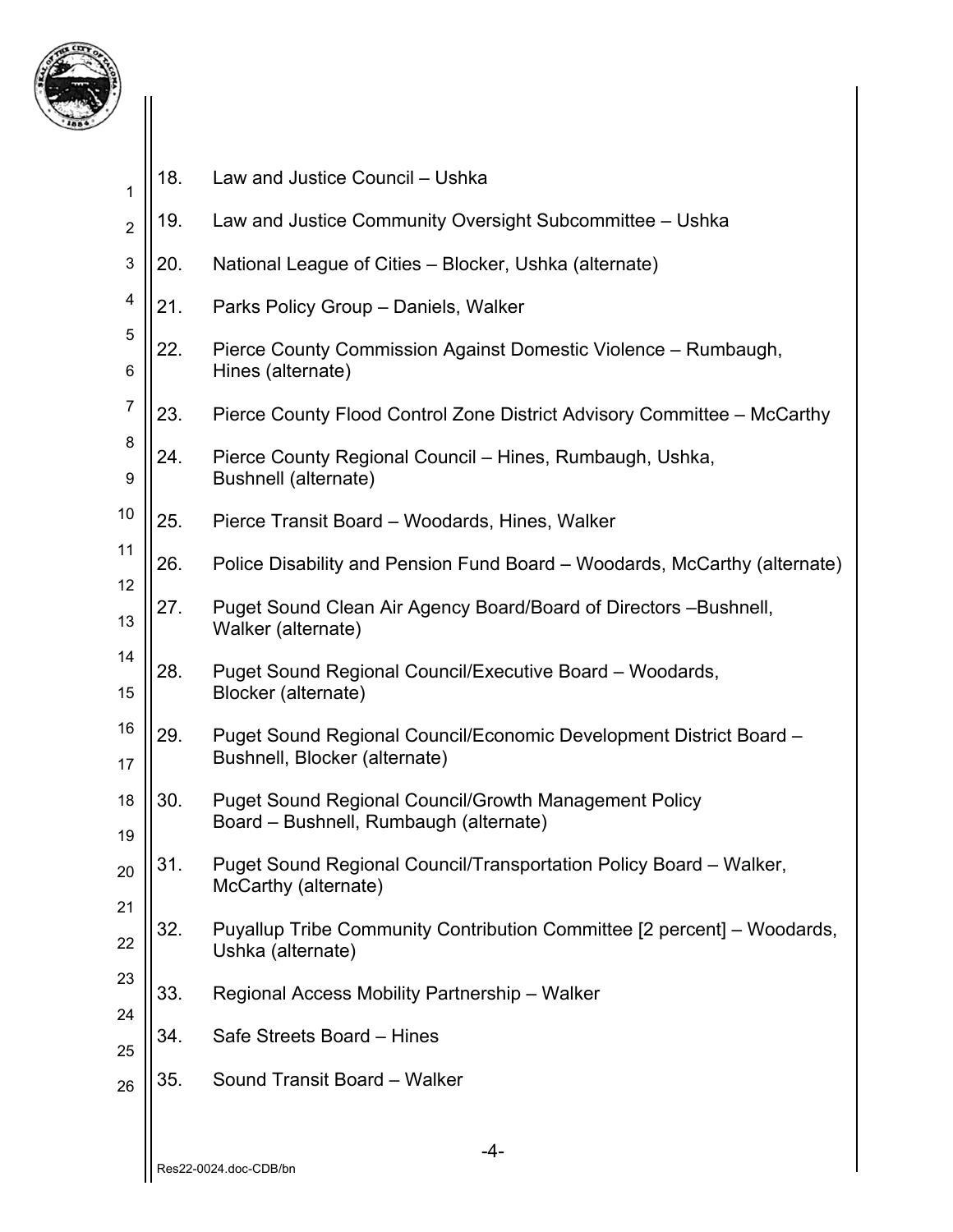

| 7                   |     |                                                                                                     |
|---------------------|-----|-----------------------------------------------------------------------------------------------------|
|                     | 36. | South Sound 911 – Bushnell, McCarthy, Rumbaugh (alternate)                                          |
| 1<br>$\overline{2}$ | 37. | South Sound Housing Affordability Partners Executive Board – Woodards,<br>Walker (alternate)        |
| 3                   | 38. | Tacoma Arts Commission - Hines, Blocker (alternate)                                                 |
| 4                   | 39. | Tacoma Council of PTA/City Government Liaison - Rumbaugh                                            |
| 5<br>6              | 40. | Tacoma Employees' Retirement System Board of<br><b>Administration - Woodards</b>                    |
| 7<br>8              | 41. | Tacoma Gang Reduction Project Executive Steering Committee -<br>Blocker (Chair), Ushka (Vice-Chair) |
| 9<br>10             | 42. | Tacoma-Pierce County Board of Health - Daniels, Ushka,<br>Bushnell (alternate)                      |
| 11                  | 43. | Tideflats Subarea Planning Steering Committee – Woodards, Walker,<br>McCarthy (alternate)           |
| 12<br>13            | 44. | Urban Waters Board of Directors – McCarthy, Hines (alternate)                                       |
| 14                  | 45. | U.S. Conference of Mayors - Woodards                                                                |
| 15<br>16            | 46. | WorkForce Central – Woodards, Daniels, Rumbaugh (alternate for Council<br>Member only)              |
| 17                  | 47. | Zoo Trek Authority – Hines, Rumbaugh                                                                |
| 18                  |     |                                                                                                     |
| 19                  |     |                                                                                                     |
| 20                  |     |                                                                                                     |
| 21                  |     |                                                                                                     |
| 22                  |     |                                                                                                     |
| 23                  |     |                                                                                                     |
| 24                  |     |                                                                                                     |
| 25                  |     |                                                                                                     |
| 26                  |     |                                                                                                     |
|                     |     |                                                                                                     |
|                     |     | $-5-$<br>Res22-0024.doc-CDB/bn                                                                      |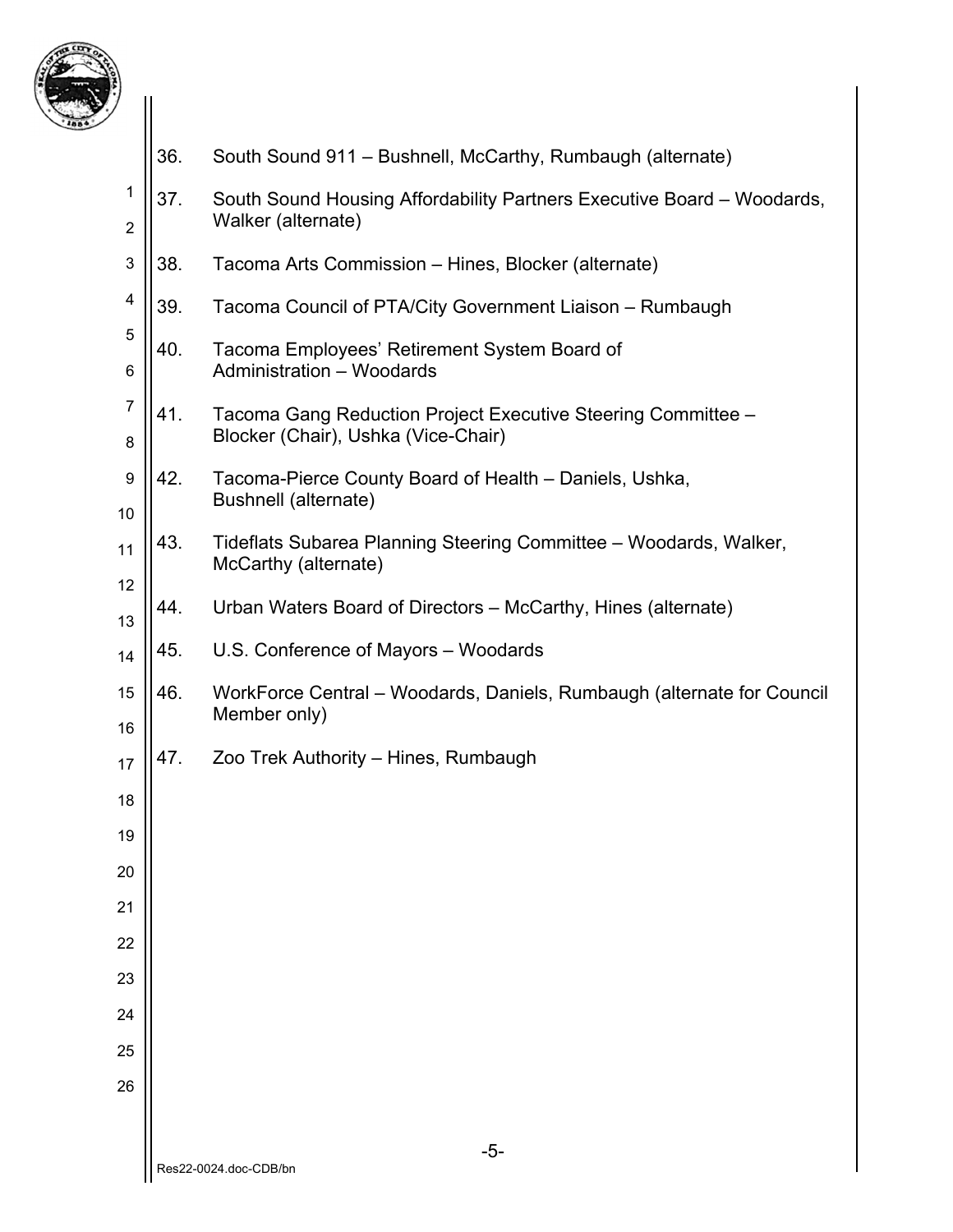## Req. #21-1270



 $\overline{\phantom{a}}$ 

# **ORDINANCE NO. 28801**

| 1              | AN ORDINANCE relating to pay and compensation; amending Chapter 1.12 of<br>the Municipal Code, relating to the Compensation Plan, to implement rates                                                                         |  |  |  |  |  |
|----------------|------------------------------------------------------------------------------------------------------------------------------------------------------------------------------------------------------------------------------|--|--|--|--|--|
| 2              | of pay and compensation for employees represented by the Tacoma Police<br>Union, Local 6, I.U.P.A.; the Tacoma Police Management Association,                                                                                |  |  |  |  |  |
| 3<br>4         | Local 26; and the Professional Public Safety Management Association; and<br>declaring the effective dates thereof.                                                                                                           |  |  |  |  |  |
| 5              | BE IT ORDAINED BY THE CITY OF TACOMA:                                                                                                                                                                                        |  |  |  |  |  |
| 6              | Section 1. That Section 1.12.115 of the Tacoma Municipal Code ("TMC") is                                                                                                                                                     |  |  |  |  |  |
| $\overline{7}$ | hereby amended, effective as provided by law, to read as follows:                                                                                                                                                            |  |  |  |  |  |
| 8              |                                                                                                                                                                                                                              |  |  |  |  |  |
| 9<br>10        | A. The City will match the deferred compensation contribution of police personnel in the classes<br>of Police Officer, Police Detective, and Police Sergeant to a maximum City contribution of<br>$$492-211$ per pay period. |  |  |  |  |  |
| 11             | B. Effective January 1, 2022, the City will match the deferred compensation contribution of fire<br>personnel represented by Firefighters' Union, Local 31, up to a maximum of \$211 per pay<br>period.                      |  |  |  |  |  |
| 12<br>13       | C. The City will make a contribution to the deferred compensation account of fire and police<br>personnel in the classifications of Assistant Fire Chief, Deputy Fire Chief, Assistant Police Chief,                         |  |  |  |  |  |
| 14             | and Deputy Police Chief of \$238 per pay period.<br>D. The City will match-make a contribution to the deferred compensation account of police                                                                                |  |  |  |  |  |
| 15             | personnel in the classifications of Police Captain and Police Lieutenant up to a maximum<br>contribution of \$217-238 per pay period.                                                                                        |  |  |  |  |  |
| 16             | * * *                                                                                                                                                                                                                        |  |  |  |  |  |
| 17             | Section 2. That Section 1.12.229 of the TMC is hereby amended, effective                                                                                                                                                     |  |  |  |  |  |
| 18             | as provided by law, to read as follows:                                                                                                                                                                                      |  |  |  |  |  |
| 19             | * * *                                                                                                                                                                                                                        |  |  |  |  |  |
| 20             | C. In addition to VEBA benefits for which an employee may be eligible under subsections A and                                                                                                                                |  |  |  |  |  |
| 21             | B above, the City shall deposit \$425250.00 per month into an individual VEBA Account for each<br>employee represented by the Tacoma Police Management Association, Local 26, who is also                                    |  |  |  |  |  |
| 22             | an LEOFF II pension system member, per the collective bargaining agreement; provided,<br>however, contributions for employees who become represented by said bargaining unit after                                           |  |  |  |  |  |
| 23             | May 21, 2001, will be made beginning the first full month following an employee's permanent<br>appointment to a classification represented by the bargaining unit.                                                           |  |  |  |  |  |
| 24             | $***$                                                                                                                                                                                                                        |  |  |  |  |  |
| 25             |                                                                                                                                                                                                                              |  |  |  |  |  |
| 26             |                                                                                                                                                                                                                              |  |  |  |  |  |
|                | $-1-$                                                                                                                                                                                                                        |  |  |  |  |  |
|                | Ord21-1270.doc-CAC/ak                                                                                                                                                                                                        |  |  |  |  |  |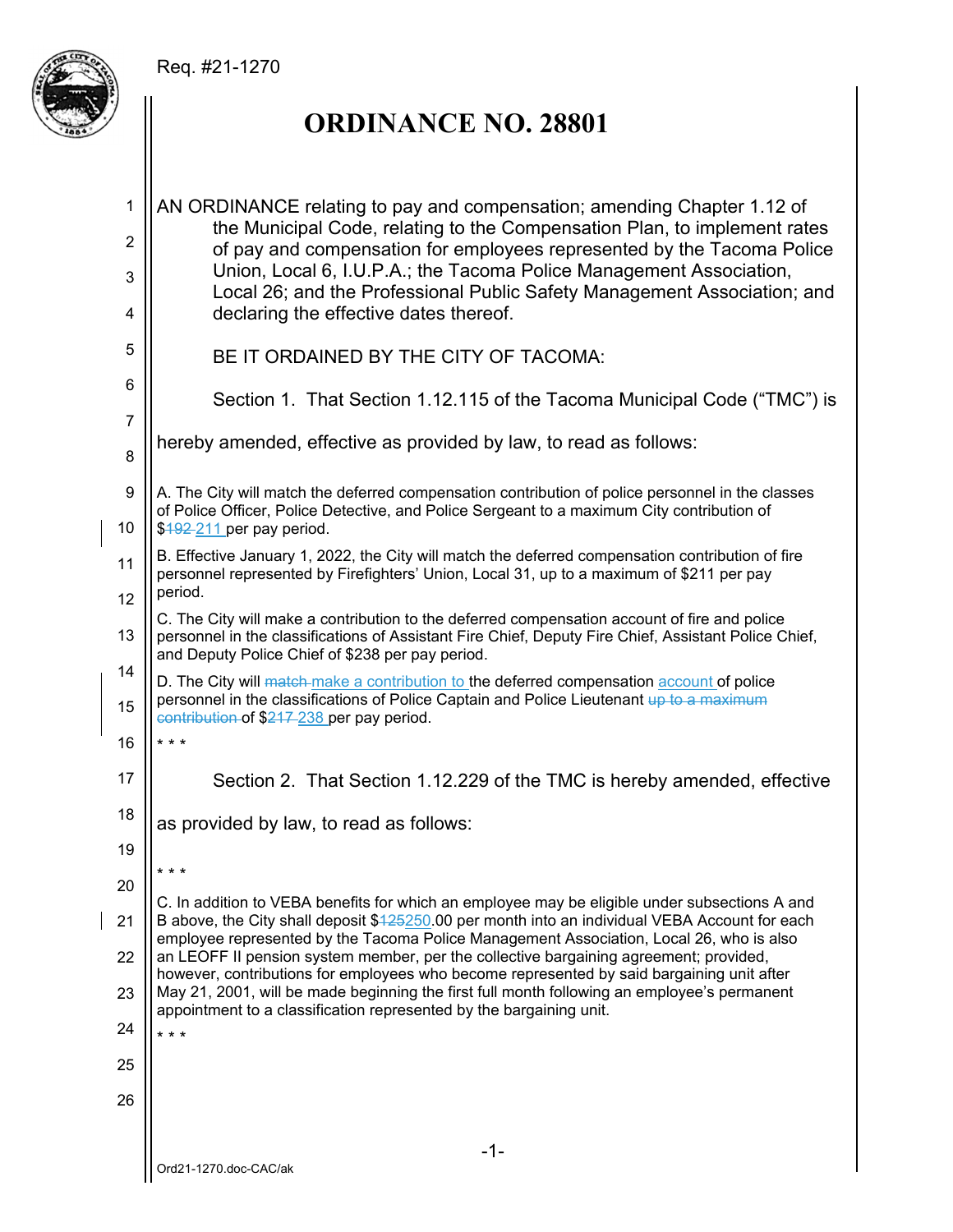

1

Section 3. That Section 1.12.355 of the TMC is hereby amended, effective

2 retroactive to January 1, 2021, to read as follows:

| $\mathbf{3}$   |                       |              |                                                                          |              |                |        |                |       |       |  |
|----------------|-----------------------|--------------|--------------------------------------------------------------------------|--------------|----------------|--------|----------------|-------|-------|--|
|                | Code                  | A            | Job Title                                                                | 1            | $\overline{2}$ | 3      | $\overline{4}$ | 5     | 6     |  |
| 4              | 4202                  |              | <b>Police Officer</b>                                                    | 33.51        | 38.26          | 40.11  | 42.07          | 44.14 | 46.31 |  |
| 5              | 4204                  |              | Police Sergeant                                                          | 53.32        | 55.99          |        |                |       |       |  |
|                | 4207                  |              | <b>Police Detective</b>                                                  | 48.47        | 50.90          |        |                |       |       |  |
| 6              | Code                  | A            | Job Title                                                                | $\mathbf{1}$ | $\overline{2}$ | 3      | 4              | 5     | 6     |  |
| $\overline{7}$ | 4202                  |              | <b>Police Officer</b>                                                    | 35.55        | 40.60          | 42.56  | 44.65          | 46.83 | 49.14 |  |
|                | 4204                  |              | Police Sergeant                                                          | 56.58        | 59.40          |        |                |       |       |  |
| 8              | 4207                  |              | Police Detective                                                         | 51.42        | 54.00          |        |                |       |       |  |
| 9              |                       |              |                                                                          |              |                |        |                |       |       |  |
|                |                       |              |                                                                          |              |                |        |                |       |       |  |
| 10             |                       |              | Section 4. That Section 1.12.355 of the TMC is hereby amended, effective |              |                |        |                |       |       |  |
| 11             |                       |              | retroactive to January 1, 2021, to read as follows:                      |              |                |        |                |       |       |  |
| 12             | Code                  | A            | Job Title                                                                | $\mathbf{1}$ | $\overline{2}$ |        |                |       |       |  |
|                | 4205                  |              | <b>Police Lieutenant</b>                                                 | 66.65        | 69.99          |        |                |       |       |  |
| 13             | 4205A                 |              | <b>Police Lieutenant (Acting)</b>                                        | 61.15        | 64.21          |        |                |       |       |  |
| 14             | 4206                  |              | Police Captain                                                           | 76.66        | 80.49          |        |                |       |       |  |
| 15             |                       |              |                                                                          |              |                |        |                |       |       |  |
|                | Code                  | A            | Job Title                                                                | $\mathbf{1}$ | $\overline{2}$ |        |                |       |       |  |
| 16             | 4205                  |              | Police Lieutenant                                                        | 70.72        | 74.25          |        |                |       |       |  |
|                | 4205A                 |              | Police Lieutenant (Acting)                                               | 64.88        | 68.12          |        |                |       |       |  |
| 17             | 4206                  |              | Police Captain                                                           | 81.33        | 85.39          |        |                |       |       |  |
| 18             |                       |              |                                                                          |              |                |        |                |       |       |  |
| 19             |                       |              | Section 5. That Section 1.12.355 of the TMC is hereby amended, effective |              |                |        |                |       |       |  |
|                |                       |              |                                                                          |              |                |        |                |       |       |  |
| 20             |                       |              | retroactive to January 1, 2021, to read as follows:                      |              |                |        |                |       |       |  |
| 21             | Code                  | $\mathsf{A}$ | Job Title                                                                | $\mathbf{1}$ | $\overline{2}$ | 3      | 4              |       |       |  |
|                | 0770                  | A            | Police Chief, Assistant                                                  | 88.78        | 93.22          | 97.88  | 402.77         |       |       |  |
| 22             |                       |              |                                                                          |              |                |        |                |       |       |  |
| 23             | Code                  | A            | Job Title                                                                | 1            | $\overline{2}$ | 3      | 4              |       |       |  |
|                | 0770                  | A            | Police Chief, Assistant                                                  | 94.19        | 98.90          | 103.84 | 109.03         |       |       |  |
| 24             |                       |              |                                                                          |              |                |        |                |       |       |  |
| 25             |                       |              |                                                                          |              |                |        |                |       |       |  |
|                |                       |              |                                                                          |              |                |        |                |       |       |  |
| 26             |                       |              |                                                                          |              |                |        |                |       |       |  |
|                |                       |              |                                                                          |              |                |        |                |       |       |  |
|                |                       |              |                                                                          | $-2-$        |                |        |                |       |       |  |
|                | Ord21-1270.doc-CAC/ak |              |                                                                          |              |                |        |                |       |       |  |
|                |                       |              |                                                                          |              |                |        |                |       |       |  |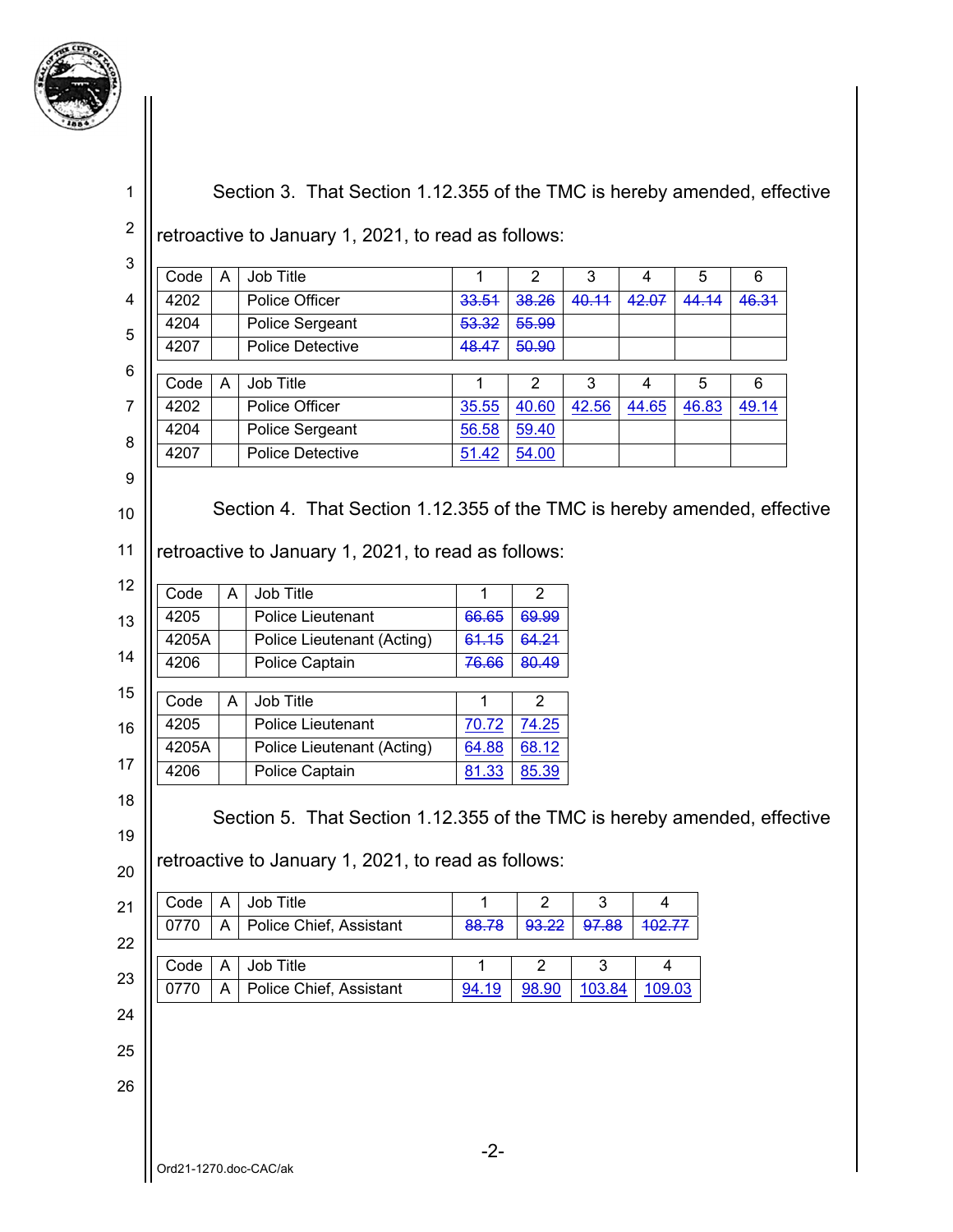

|                                                                       |                | retroactive to September 13, 2021, to read as follows:                                                                          |                |                |                |                |                |        |       |
|-----------------------------------------------------------------------|----------------|---------------------------------------------------------------------------------------------------------------------------------|----------------|----------------|----------------|----------------|----------------|--------|-------|
| Code                                                                  | $\overline{A}$ | Job Title                                                                                                                       | .6             |                | $\overline{2}$ | 3              |                | 4      |       |
| 0771                                                                  | A              | Police Chief, Deputy                                                                                                            | 95.44          |                | 100.21         | 105.22         |                | 110.48 |       |
| Code                                                                  | A              | Job Title                                                                                                                       | 1              |                | $\overline{2}$ | 3              |                | 4      |       |
| 0771                                                                  | A              | Police Chief, Deputy                                                                                                            | 101.25         |                | 106.31         | 111.62         |                | 117.21 |       |
| Code                                                                  | A              | retroactive to January 1, 2022, to read as follows:<br>Job Title                                                                | $\mathbf{1}$   | $\overline{2}$ |                | 3              | $\overline{4}$ | 5      | 6     |
| 4202                                                                  |                | Police Officer                                                                                                                  | 35.55          | 40.60          |                | 42.56          | 44.65          | 46.83  | 49.14 |
| 4204                                                                  |                | Police Sergeant                                                                                                                 | 56.58          | 59.40          |                |                |                |        |       |
| 4207                                                                  |                | <b>Police Detective</b>                                                                                                         | 51.42          | 54.00          |                |                |                |        |       |
| Code                                                                  | A              | Job Title                                                                                                                       | $\mathbf{1}$   | $\overline{2}$ |                | 3              | $\overline{4}$ | 5      | 6     |
|                                                                       |                | Police Officer                                                                                                                  |                |                |                |                |                |        |       |
|                                                                       |                |                                                                                                                                 |                |                |                |                |                |        |       |
|                                                                       |                |                                                                                                                                 | 37.98          | 43.37          |                | 45.47          | 47.69          | 50.03  | 52.50 |
|                                                                       |                | Police Sergeant<br><b>Police Detective</b>                                                                                      | 60.45<br>54.94 | 63.47<br>57.69 |                |                |                |        |       |
|                                                                       |                | Section 8. That Section 1.12.355 of the TMC is hereby amended, effective<br>retroactive to January 1, 2022, to read as follows: |                |                |                |                |                |        |       |
|                                                                       | A              | Job Title                                                                                                                       |                | 1              |                | $\overline{2}$ |                |        |       |
|                                                                       |                | Police Lieutenant                                                                                                               |                | 70.72          |                | 74.25          |                |        |       |
|                                                                       |                | Police Lieutenant (Acting)                                                                                                      |                | 64.88          |                | 68.12          |                |        |       |
|                                                                       |                | Police Captain                                                                                                                  |                | 81.33          |                | 85.39          |                |        |       |
|                                                                       | A              | Job Title                                                                                                                       |                | 1              |                | $\overline{2}$ |                |        |       |
| 4202<br>4204<br>4207<br>Code<br>4205<br>4205A<br>4206<br>Code<br>4205 |                | Police Lieutenant                                                                                                               |                | 75.74          |                | 79.53          |                |        |       |
|                                                                       |                | Police Lieutenant (Acting)                                                                                                      |                | 69.49          |                | 72.96          |                |        |       |
|                                                                       |                | Police Captain                                                                                                                  |                | 87.11          |                | 91.46          |                |        |       |
|                                                                       |                |                                                                                                                                 |                |                |                |                |                |        |       |
| 4205A<br>4206                                                         |                |                                                                                                                                 |                |                |                |                |                |        |       |